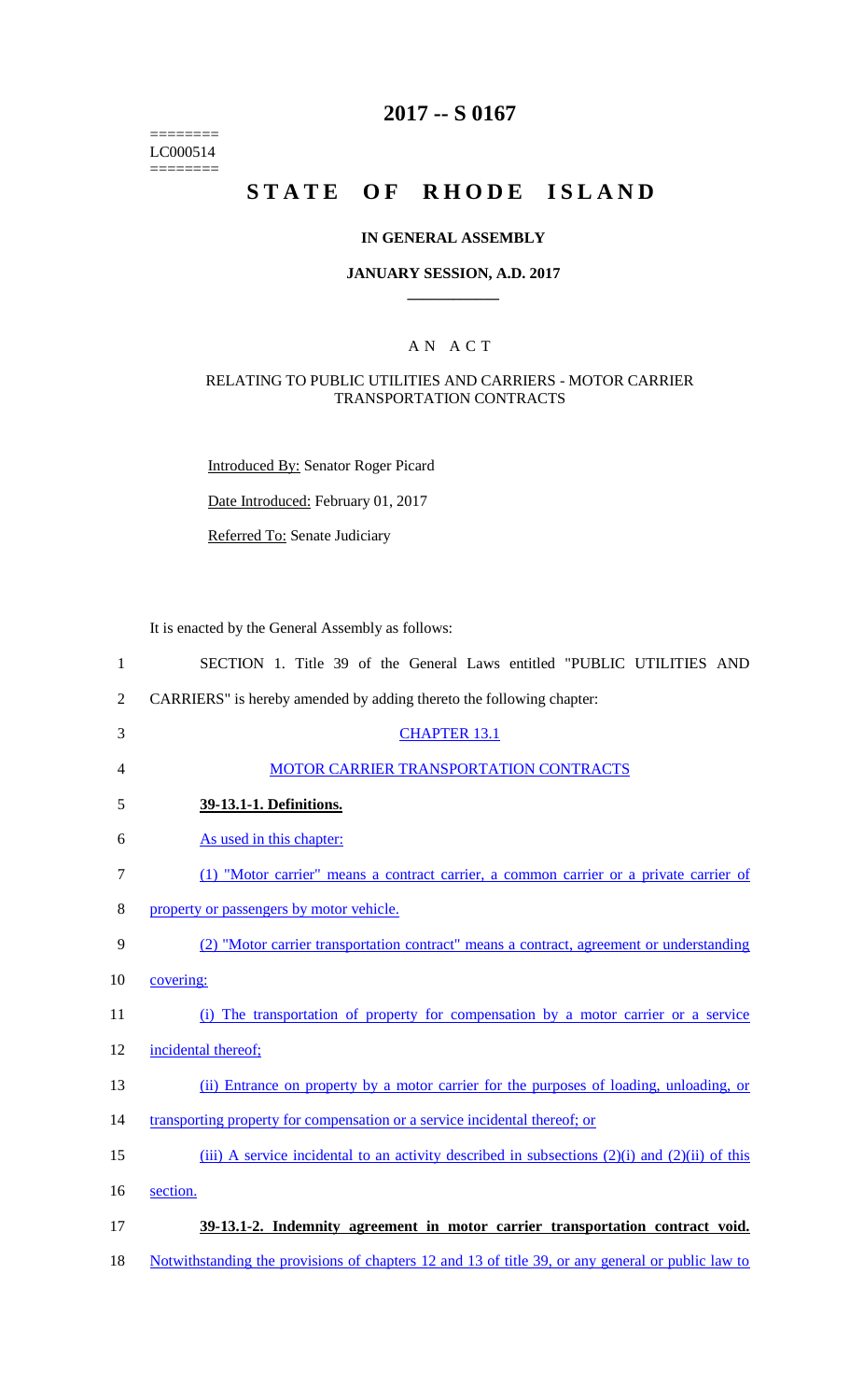- 1 the contrary, any provision, clause, covenant or agreement contained in a motor carrier
- 2 transportation contract that purports to indemnify, defend or hold harmless, or has the effect of
- 3 indemnifying, defending or holding harmless, an indemnitee from or against any liability for loss
- 4 or damage resulting from such indemnitee's negligence or intentional acts or omissions shall be
- 5 void and unenforceable.
- 6 **39-13.1-3. Applicability.**
- 7 This chapter shall apply to motor carrier transportation contracts entered into or renewed
- 8 on or after the effective date of this chapter.
- 9 SECTION 3. This act shall take effect upon passage.

======== LC000514 ========